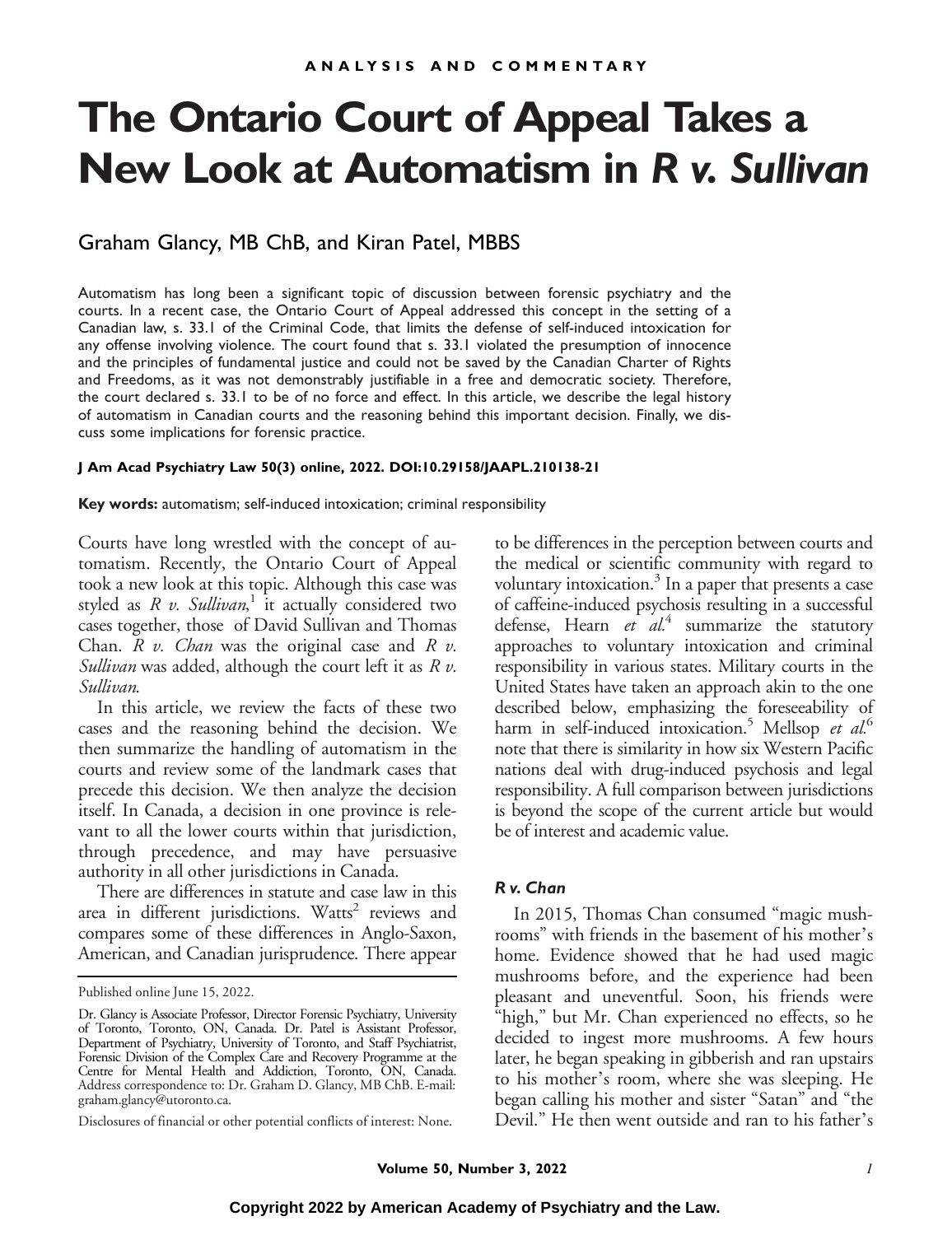house, where he fought one of his friends, who had followed him. Neighbors reported that they heard him yelling, "I am God." He then broke into his father's house. He did not recognize his father and began stabbing him to death. He then attacked his father's partner, who testified that she did not think Mr. Chan recognized her. At trial, Mr. Chan claimed that s. 33.1 of the Criminal Code of Canada (which prevented him from raising a state of self-induced intoxication to negate general intent or the voluntariness required to commit the offense) was not  $constant$ <sub>1</sub>

*R v. Sullivan* Mr. Sullivan had been prescribed buproprion for smoking cessation. He occasionally abused it. He began to experience episodes in which he believed aliens were in his condominium. He took 30 to 80 buproprion tablets in a suicide attempt. Following this, he believed that he had captured an alien and brought his mother in to show her. When she disputed the presence of the alien, he stabbed her several times, believing her to be an alien. When emergency services were called, he was outside the apartment screaming incoherently and running around erratically. His mother survived the attack but died of unrelated causes before trial.<sup>1</sup>

At trial, Mr. Sullivan raised the defense of nonmental disorder automatism. It should be noted that Mr. Sullivan did not challenge the constitutional validity of s. 33.1. He argued that this section did not apply, since his intoxication was not voluntary, since it had been prescribed for medical purposes and was taken, in the final act, in a suicide attempt and not for the purpose of intoxication. As an alternative defense, he argued that he experienced mental disorder automatism. The trial judge concluded that, first, the cause of Mr. Sullivan's automatism was the ingestion of buproprion and, therefore, an external cause, and second, he did not pose a continuing danger. He concluded that the automatism was not caused by mental disorder but by intoxication; therefore, the defense of Not Criminally Responsible due to mental disorder (NCR-MD) did not apply. The trial judge then found that the defense of non-mental disorder automatism was excluded because the intoxication had been voluntary in that he ingested the medication deliberately (although with the intention of killing himself). Mr. Sullivan was convicted. The questions raised included whether s. 33.1 was constitutional

and whether the test for voluntary intoxication had been correctly applied.<sup>1</sup>

## **Automatism**

Automatism was defined in the courts as follows:

An act which is done by the muscles without any control by the mind, such as spasm, a reflex action, or a convulsion; or an accident by a person who is not conscious of what he is doing such as an act done while suffering from concussion or while sleep walking (Ref. 7, p 409).

This definition places emphasis on involuntary muscle movements. Other examples could include a motorcyclist driving erratically while being stung by a swarm of bees or a person who knocks over a candle when sneezing, thereby starting a fire. $8$  Examples could also include types of epilepsy, traumatic brain injury, somnambulism, and dissociation.

*R v. Rabey* In  $R$  v. Rabey,<sup>9</sup> the court addressed automatism in a case of dissociation. In this case, Wayne Rabey, a 20 year-old student, became infatuated with a classmate. As he was leafing through her books to find an equation for an assignment that they were working on, he found a letter she had written, referring to Mr. Rabey as "one of a bunch of nothings" (Ref. 9, p 513). The next day, he confronted her about their relationship. He then struck her on the head with a rock he had taken from his geology lab, causing her to lose consciousness.

Expert evidence opined that Mr. Rabey was in a dissociative state comparable with that produced by a physical blow. The description of his state was testified to by witnesses. This case was appealed to the Supreme Court, which subsequently defined automatism as "unconscious, involuntary behavior, the state of the person who, though capable of action, is not conscious of what he is doing" (Ref. 9, p 518). In its ruling, the Court also differentiated between insane automatism and non-insane automatism, the former arising from a disease of the mind. Noninsane automatism was described as a transient effect produced by some specific external factor.

*R v. Parks* The Supreme Court addressed sleepwalking and automatism in R v. Parks.<sup>10</sup> In 1987, Kenneth Parks fell asleep in front of the television. Although he had a good job and worked hard, gambling had led to debt.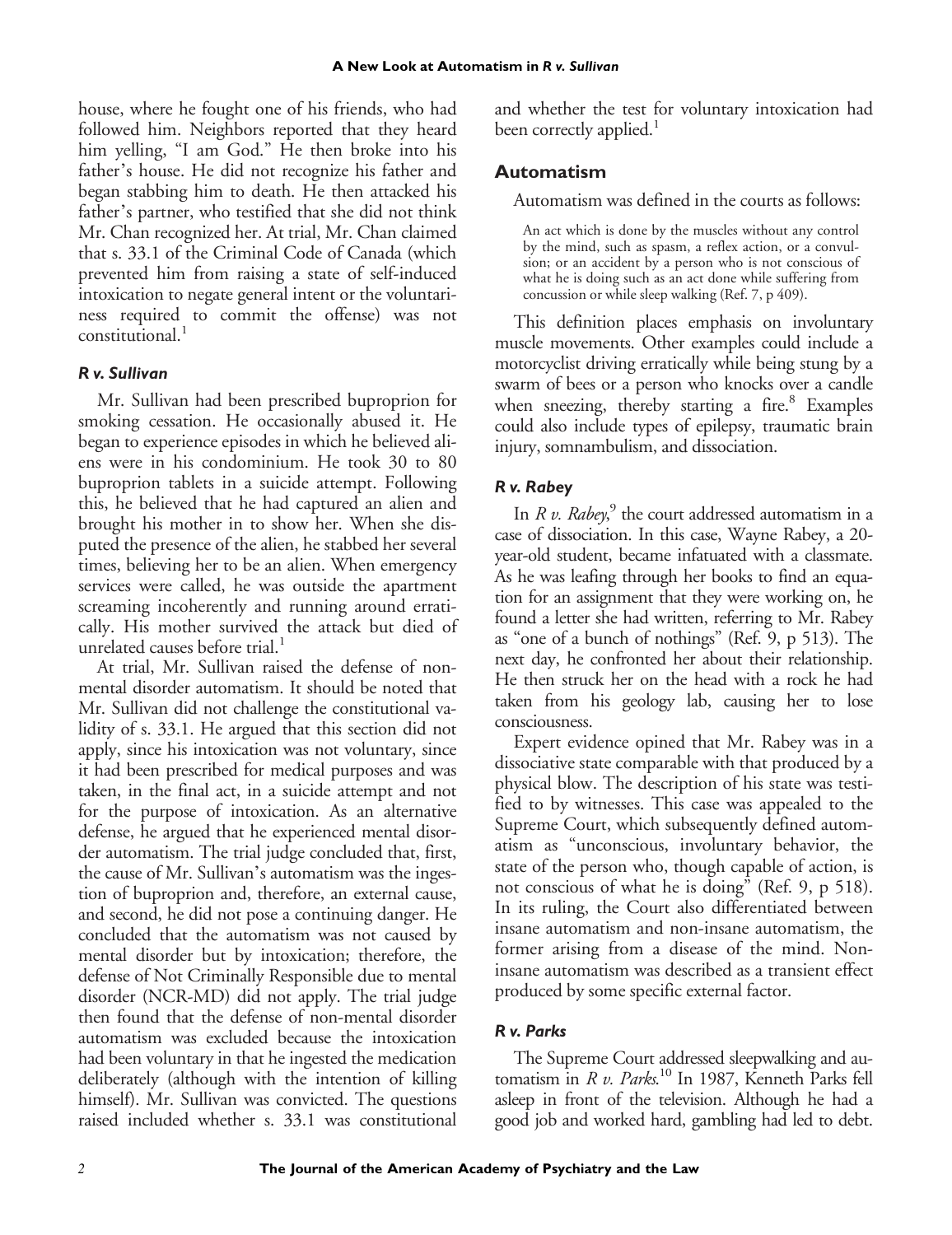Mr. Parks was scheduled to meet with his in-laws, who were supportive, the following day to discuss solutions. During the night, Mr. Parks drove to his in-laws' house and stabbed his mother-in-law and father-in-law. Mr. Parks awoke over the dead body of his mother-in-law. He drove to the police station and turned himself in. He reported that he had "just killed someone with my bare hands" (Ref. 10, para 23). He was charged with first-degree murder and attempted murder.

Five experts specializing in neurology, sleep neurology, psychiatry, and forensic psychiatry established that Mr. Parks had been sleepwalking at the time of the offense. He had a long history of sleepwalking, nocturnal enuresis, unusually deep sleep, grogginess for some time after waking, and a strong family history of parasomnia. The jury found him to have been sleepwalking when he committed the offenses and, therefore, a finding of non-insane automatism followed, resulting in absolute acquittal.

The issue for the Supreme Court on appeal was whether sleepwalking should be classified as non-insane automatism, resulting in an acquittal, or whether it should be considered a disease of mind, resulting in what was then referred to as Not Guilty by Reason of Insanity. The Court noted that medical testimony demonstrated that Mr. Parks was sleepwalking at the time of the incident. The Court concluded that the chances of recurrence were low. They used a two-stage test to decide whether the condition was a disease of the mind. A disease of mind would have to be caused by something internal to the mind of the brain. It would result in recurrence and, therefore, represent a danger to the public. Bill C-30, which replaced Not Guilty by Reason of Insanity with NCR-MD, was enacted in 1991, as this case was proceeding through the courts.<sup>11,12</sup>

### R v. Stone

*R v. Stone* In R v. Stone,<sup>13</sup> the Court ruled that a two-step process must be followed before automatism can be accepted as a defense and that expert evidence must be sought. In addition, a major change was made regarding the burden of proof. In R v. Parks,<sup>10</sup> the burden of proof for the voluntariness aspect of the act was on the Crown to prove it beyond a reasonable doubt. In R v. Stone,<sup>13</sup> the burden was transferred to the defense to prove involuntariness on a balance of probabilities. The case introduced a number of other factors that might support a claim of automatism, including the severity of the triggering stimulus, corroborating evidence by bystanders, previous medical history of such states, the absence of any motives that may explain the crime, and whether the trigger is also the victim of the crime.

### R v. Daviault

*R v. Daviault* In 1994, the Supreme Court ruled on  $R$  v. Daviault.<sup>14</sup> The question was whether self-induced intoxication could lead to such a severe state as to be considered automatism, such that the defendant could not possess the minimal intent necessary to commit the offense. Mr. Daviault had gone to visit a 65-year-old female friend who was partially paralyzed and wheelchair bound. He arrived carrying a 40 ounce bottle of brandy, and the friend drank a glass before falling asleep in her wheelchair. In the middle of the night, she awoke to go to the bathroom. Mr. Daviault suddenly appeared and sexually assaulted her.

Evidence concluded that Mr. Daviault had consumed the rest of the bottle of brandy during the night, plus six to eight bottles of beer earlier. A pharmacologist testified that such an amount might cause a blackout and loss of contact with reality, causing the brain to be temporarily dissociated from normal functioning, which would result in being unaware of one's actions and unable to recall them. Mr. Daviault was acquitted, and the case subsequently went to the Supreme Court.

In its decision, the Court referred to what was known as the *Leary* rule. In *R v. Leary*, <sup>15</sup> it was ruled that intoxication could be a defense for criminal offenses involving specific intent, but that it could not be used for crimes only involving general intent. Specific intent is also referred to as "ulterior intent," as in R v. Daviault,<sup>14</sup> which can be understood as the "state of mind contemplating consequences beyond those defined in the actus reus" (Ref. 16, para 63). Specific intent actions are understood as the "product of preconception" and are "deliberate steps . . . toward an illegal goal" (Ref. 17, p 890).

General intent offenses consider the "intention as applied to acts considered apart from their purposes" (Ref. 17, p 877), or intention "applied to acts done to achieve an immediate end" (Ref. 17, p 890). General intent actions do include "purely physical products of momentary passion" (Ref. 17, p 890). At its core, general intent requires only "a conscious doing of the prohibited act" (Ref. 18, para 35). The defense of intoxication was not available in *Daviault*,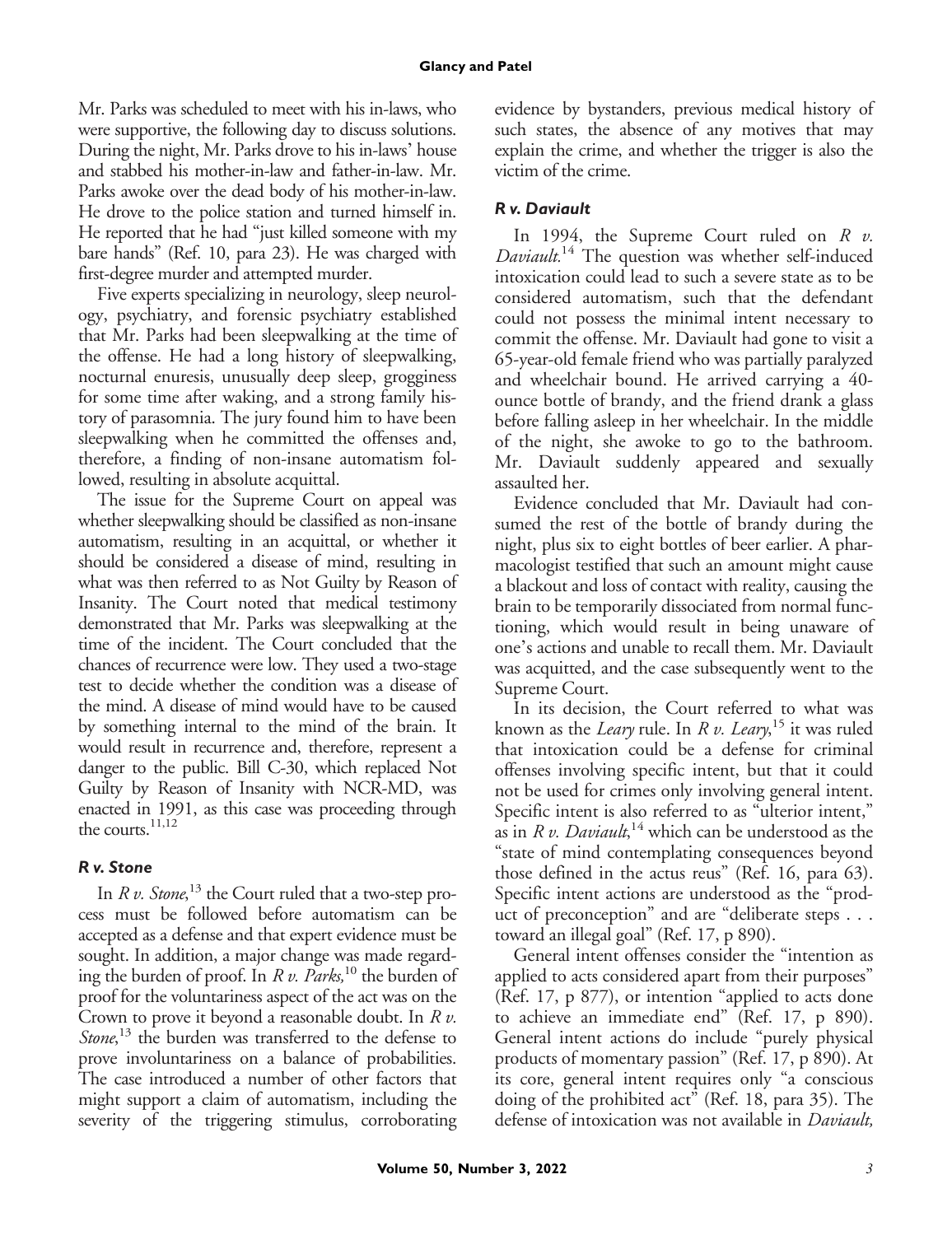as rape was considered a crime of general intent, not specific intent.

Under the prevailing *Leary* rule, the accused's intention to become intoxicated is substituted for the intention to commit a dangerous act. This means that recklessness demonstrated by an accused becoming voluntarily intoxicated is sufficiently blameworthy to find that the general intent offense has been committed.

Justice Cory, in *Daviault*, ruled that the strict application of the *Leary* rule offended the presumption of innocence and therefore contravened s. 11(d) of the Canadian Charter of Rights and Freedoms, which is the presumption of innocence. The judge said, "to deny that even a very minimal mental element is required for sexual assault offends the Charter in a manner that is so drastic and so contrary to the principles of fundamental justice that it cannot be justified under s. 1 of the Charter" (Ref. 14, p 3). In other words, the intention to become intoxicated could not be substituted for the intention to commit a crime. The Court noted that automatism would apply only in rare cases of extreme intoxication. Mr. Daviault was therefore acquitted.

There was a swift public response to this decision. The press, police associations, and the Canadian Association of Sexual Assault Centers criticized the ruling as providing an excuse for male violence against women. Nine months later, Parliament enacted s. 33.1 of the Criminal Code of Canada.<sup>19</sup> Its purpose was specifically to protect women and children from male violence linked to intoxication. This law closed the door on a defense of self-intoxication for any offense related to the bodily integrity of the victim, if the offense is one requiring general but not specific intent.

### *Appeal Arguments in* **R v. Sullivan**

Mr. Chan and Mr. Sullivan both relied on nonmental disorder automatism as their defense. The hurdle they faced was that their non-mental disorder automatism claims arose from self-intoxication, and each was charged with violent offenses. S. 33.1 removes automatism as a defense, whether based on mental disorder or non-mental disorder, where the automatism is self-induced by voluntary intoxication and the offense includes an assault.

Mr. Chan and Mr. Sullivan defended themselves by claiming that they were experiencing non-mental disorder automatism, rather than mental disorder automatism. Mr. Chan tried to overcome the impediment

s. 33.1 presented to his non-mental disorder automatism defense by applying to have the section declared unconstitutional. The trial judge agreed with Mr. Chan that s. 33.1 was in violation of ss. 7 (right to life, liberty, and security of the person) and 11(d) (presumption of innocence) of the Charter but upheld the constitutionality of s. 33.1 under s. 1 of the Charter as a demonstrably justifiable limit on Charter rights.

In comparison, it was argued that s. 33.1 did not prevent Mr. Sullivan from relying on the non-mental disorder automatism defense because his intoxication was not voluntary, having resulted from a suicide attempt. The trial judge rejected this and found that s. 33.1 did indeed apply. Neither Mr. Chan's nor Mr. Sullivan's non-mental disorder defenses succeeded. Both men were convicted.

On appeal, both challenged their convictions, claiming that s. 33.1 unconstitutionally deprived them of access to the non-mental disorder automatism defense. Mr. Chan did so by challenging the trial judge's rulings. Mr. Sullivan raised the constitutional validity of s. 33.1 for the first time on appeal. The Crown conceded that if Mr. Chan's s. 33.1 challenge succeeded, Mr. Sullivan would also be entitled to the benefit of that ruling. For this reason, the appeals were heard together.

Mr. Chan argued that the trial judge erred in denying his Charter challenge to s. 33.1 and that, in any event, s. 33.1 could not be demonstrably justified under s. 1 of the Charter. He asked that acquittals be entered if either of these grounds of appeal succeeded. Alternatively, Mr. Chan also argued that the trial judge erred in rejecting the mental disorder defense and asked to set aside his convictions and substitute findings of NCR-MD. Mr. Sullivan also argued that the trial judge erred in defining "voluntary intoxication." He requested verdicts of acquittal on all charges.

### *Ruling by the Ontario Court of Appeal*

The court ruled that the Charter principles outlined in *Daviault* (i.e., the voluntariness, improper substitution, and *mens rea* breaches) applied to both common law and statutory law (see further explanation below). The Daviault majority found that the identified Charter violations could not be justified under s. 1 of the Charter of Rights and Freedoms, which guarantees the rights and freedoms set out in it are subject only to such reasonable limits prescribed by law as can be demonstrably justified in a free and democratic society. The court held that there was no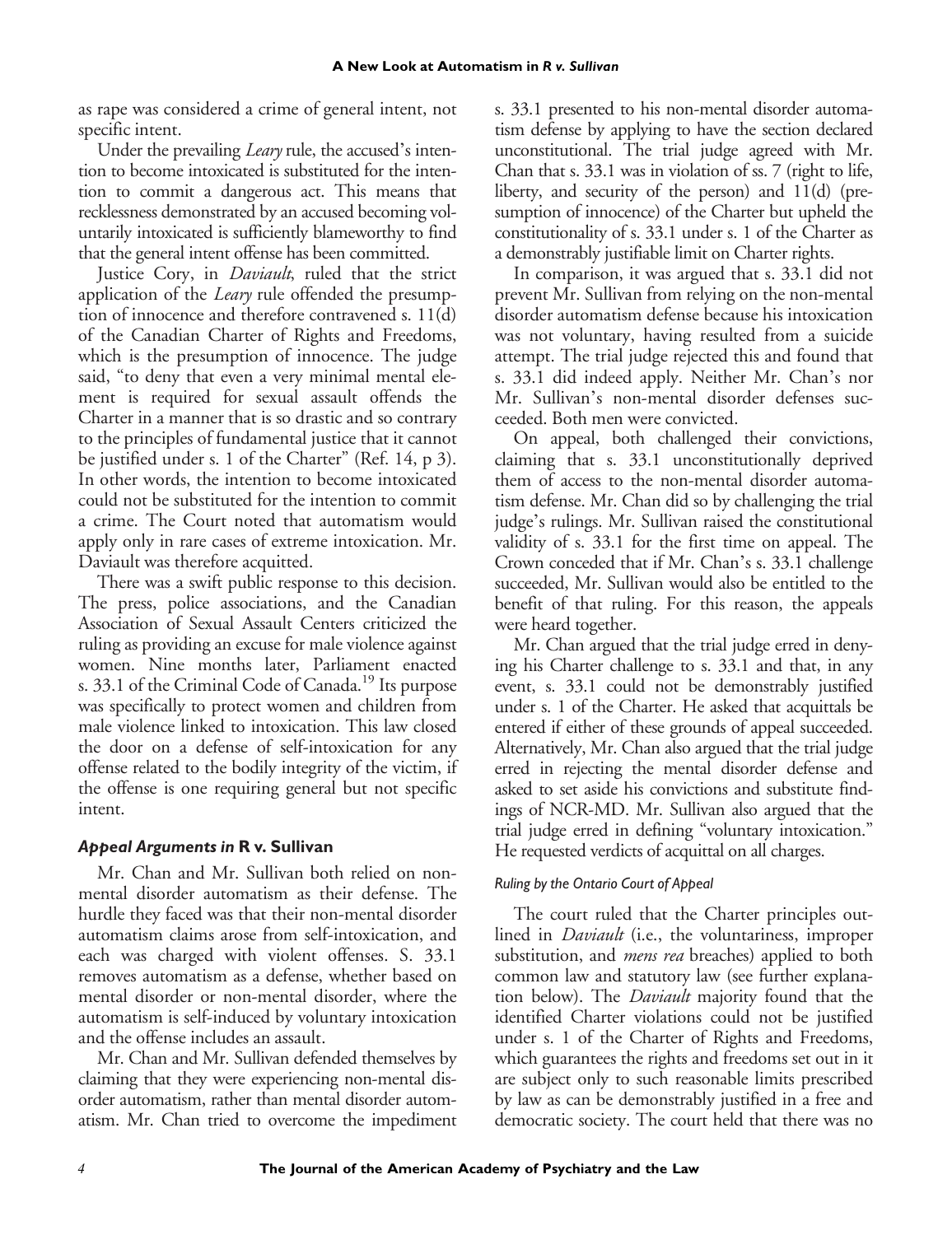#### **Glancy and Patel**

pressing and substantial purpose in preventing access to the "rare and limited defense" of automatism arising from self-induced intoxication, and that the deleterious effects of doing so could not be overcome by proportionate benefits. The *Daviault* majority held that it was a reasonable limitation to Charter rights to require accused persons to establish automatism, with the assistance of expert evidence, on the balance of probabilities.

Voluntariness Breach. With respect to the voluntariness breach, the court commented that s. 33.1 infringes upon ss. 7 and s. 11(d) of the Charter, as it is contrary to the voluntariness principle of fundamental justice and permits conviction without proof of voluntariness. They advised that it is contrary to the principle of fundamental justice to remove the voluntariness element from an offense and convict someone where there is reasonable doubt about voluntariness.

The Supreme Court has consistently affirmed that voluntariness, must be linked to the prohibited conduct. In the case of Mr. Chan, the prohibited conduct that constituted the offenses was the assaults, not the self-induced intoxication. Therefore, it is the assaults to which voluntariness must be attached to satisfy the Charter.

The Court of Appeal for Ontario stated that s. 33.1 represents a significant breach of the principle that if the Crown cannot prove the *mens rea*, nor the consciousness aspect of the actus reus, the very core of which involves the intention to commit the act, then this section breaches the voluntariness principle. The actus reus refers to the conscious, voluntary performance of the act  $(R \, v. \, Stone)$ , and *mens rea* to the guilty mind necessary for a crime. The automatism defense affects both. The wording of s. 33.1 removes the defense of lack of voluntariness due to selfinduced intoxication causing automatism and was passed to eliminate the defense of non-mental disorder automatism for offenses against persons. Parliament enacted s. 33.1 as a direct response to a common law rule that recognized involuntariness as a defense.

Improper Substitution Breach. The court noted that s. 33.1 substitutes the intention to become intoxicated with the intention to commit violence to another person. In other words, simply intentionally becoming intoxicated is sufficient proof of the intention to assault another person. With respect to the improper substitution breach, the court commented that s. 33.1

infringes upon the presumption of innocence guaranteed by s. 11(d) of the Charter by permitting conviction without proof of the requisite elements of the offense. Substituting voluntary intoxication for the required elements of a charged offense violates s. 11(d) because doing so permits conviction where a reasonable doubt remains about the substituted elements of the charged offense. In Mr. Chan's case, this illustrates the unconstitutional effect of s. 33.1, permitting him to be convicted of manslaughter without proof of the general intent required. Thus proving voluntary intoxication does not necessarily prove intention to commit assault.

Mens Rea Breach. With respect to *mens rea*, the court commented that s. 33.1 infringes upon s. 7 of the Charter by permitting convictions where the minimum level of constitutional fault is not met. In R v. Creighton,<sup>20</sup> the Supreme Court held that, where an offense provides no other mens rea or "fault" requirement, the Crown must at least establish "penal negligence" to satisfy the principles of fundamental justice. Penal negligence is the minimum constitutionally compliant level of fault for criminal offenses.

The Court of Appeal for Ontario noted that s. 33.1 is built on a theory of negligence. The underlying theory of fault supporting s. 33.1 rests on the irresponsibility of self-induced intoxication and the association between violence and intoxication. S. 33.1 also draws on the language of negligence, using an analogy from civil law, referring to a marked departure from reasonable standards of care.<sup>20</sup>

In a description of the elements of s.  $33.1<sup>21</sup>$  it is stated that there is no prescribed link between the voluntary intoxication and the violent act. It does not matter how unintentional, non-willful, unknowing, or unforeseeable the act is. So long as violence occurs, s. 33.1 operates. This is problematic because without a foreseeable risk arising from the allegedly negligent act, negligence cannot be established, and without negligence, the minimum constitutional standard of penal negligence cannot be met. The court concluded that a reasonable person in Mr. Chan's position could not have foreseen that his selfinduced intoxication might lead to assaultive behavior, let alone a knife attack on his father and stepmother.

The idea that the allegedly negligent conduct be a marked departure from the standards of a reasonable person is absent in this case. The notion that it is a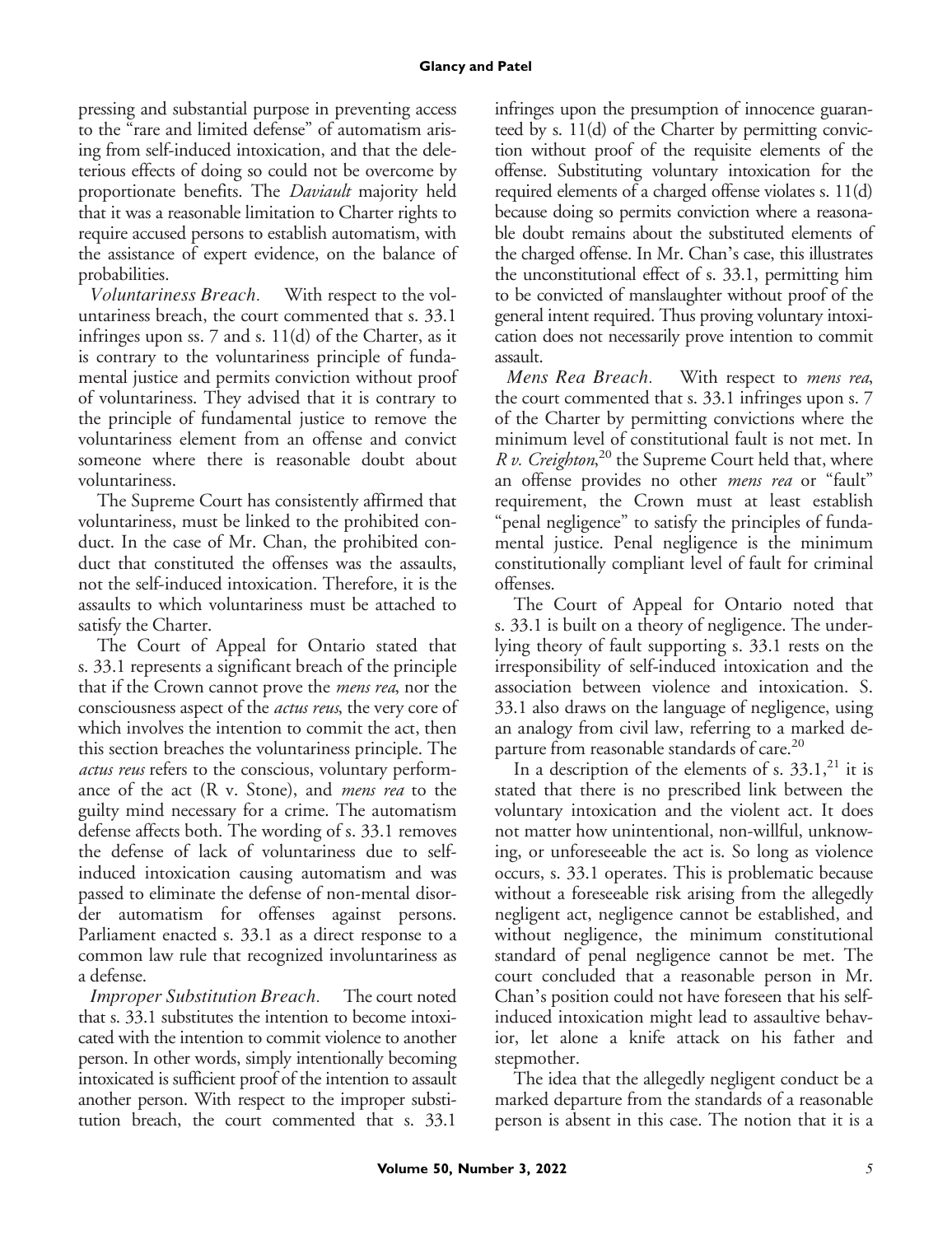marked departure from the standards of the norm to become intoxicated, let alone mildly intoxicated, is "untethered from social reality, particularly in a nation where the personal use of cannabis has recently been legalized" (Ref. 1, para 90). For this alone, they should not suffer penal, or indeed civil, consequences. It is only when they intentionally or voluntarily go on to commit violence that they should suffer legal consequences.

# **Reasonableness of a s. 33.1 Limit**

The Court of Appeal for Ontario considered whether s. 33.1 could be saved by s. 1 of the Charter if it was a "reasonable limit . . . as can be demonstrably justified in a free and democratic society" (Ref. 1, para 95). The court concluded that s. 33.1 was applicable on the first limb of the *Oakes* test,<sup>22</sup> namely having a pressing and substantial objective, but that it failed on all three parts of the second limb, namely the rational connection, minimal impairment, and the proportionality that would be required to save the provision. The court's opinion was that Parliament did not have valid reasons for rejecting alternatives to s. 33.1. They commented that making it a crime to commit a prohibited act while drunk is the response invited in *Daviault* and was recommended by the Law Reform Commission of Canada.<sup>19</sup>

This would arguably be more effective in achieving the objective of protecting against acts of intoxicated violence, as it would better serve to deter voluntary intoxication than s. 33.1 does. Its reach would depend on whether the intoxication was dangerous, as demonstrated by the commission of a violent offense. Certainly, this option would also be less impairing than s. 33.1, since it does not infringe, let alone deny, the Charter rights that s. 33.1 disregards. It would criminalize the very act from which the Crown purports to derive the relevant moral fault, namely, the decision to become intoxicated in those cases where that intoxication proves, by the subsequent conduct of the accused, to be dangerous.

The alternative option that the Crown has not denied is simply to permit the *Daviault* decision to operate. By design, the automatism defense, whether due to mental disorder or non-mental disorder, is difficult to access. As with other defenses, if there is no air of reality to the defense based on the evidence, it should not be considered. It is also a reverse onus defense, and it requires expert evidence. If the

defense is not established on the balance of probabilities, it fails.

According to evidence submitted to Parliament, alcohol intoxication is not capable, on its own, of inducing a state of automatism.<sup>23</sup> Had similar evidence been presented and accepted at Mr. Daviault's retrial, he would have been convicted. Even in those few cases in which defendants might succeed in demonstrating automatism as the result of the voluntary consumption of intoxicants, they may not be acquitted. Defendants who are unable to establish that the cause of the automatism was not a disease of the mind will not be acquitted but instead found NCR-MD.<sup>13</sup> The accused would then be subject to a disposition hearing driven by public safety considerations.<sup>12</sup>

In  $R$  v. Sullivan, the court opined that in the few cases where there might be some validity to the theory that extreme intoxication led to automatism and violence, the prospects of escaping liability are slim.

The court concluded that the trial judge in  $R v$ . Chan predicated this balancing on the proposition that "[t]hose who self-intoxicate and cause injury to others are not blameless" (Ref. 1, para 147). He did so without apparent recognition of the nature of the concept of self-induced intoxication, catching even those who would fall into a state of automatism after choosing to become mildly intoxicated, and perhaps even those who are complying with a prescribed drug that they know may cause intoxicating effects. The theory of moral fault that the judge originally relied upon cannot be sustained.

The court considered that the trial judge gave undue weight to the extent to which s. 33.1 provides for the safety of potential victims, including women and children. The court considered that the protection thesis could not be supported on a reasoned basis. The deterrence that the law achieves must come from the *Leary* rules, as modified in Daviault, not from the added and remote prospect that if a rare and unforeseen case of extreme intoxication akin to automatism should happen to occur and lead to violence, automatism may not be considered.

The court considered the deleterious effects of s. 33.1 to be profound. Specifically, s. 33.1 enables the conviction of individuals of violence-based offenses, even though the Crown cannot prove the requisite elements of those offenses, contrary to the principles of fundamental justice and the presumption of innocence. It enables the conviction of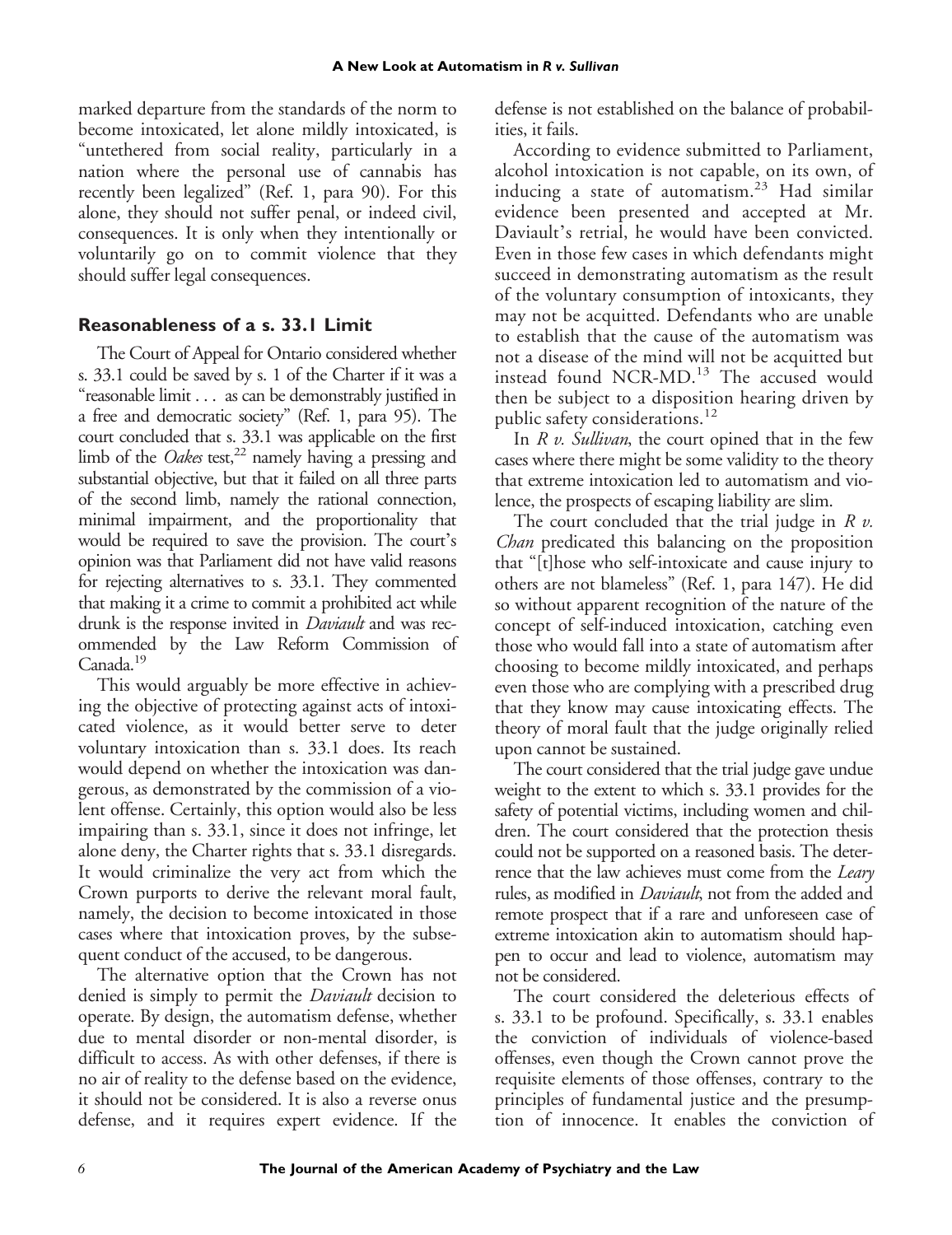individuals for acts they do not will. This is predicated on a theory of moral fault linked to selfinduced intoxication, expressed by the Crown in language captured in *R v. Decaire*.<sup>24</sup> Yet, s. 33.1 is not confined to those who set out to become extremely intoxicated but catches anyone who has consumed an intoxicant, including with restraint or even for medically indicated purposes.

As stated in *Daviault*, it is not appropriate to substitute the mental element from the act of consuming intoxicants for the mental element required by the offense, particularly when the act of self-inducing intoxication is over before the actus reus of the offense occurs. This transplantation of fault is contrary to the principle of contemporaneity, which requires the actus reus and *mens rea* to coincide at some point.<sup>25</sup> The deleterious effects of s. 33.1 include the contravention of virtually all the principles that the law relies upon to protect the morally innocent, including the venerable presumption of innocence.

The court concluded that the Crown had not demonstrated that s. 33.1 was a demonstrably justifiable limit to the Charter rights at stake in a free and democratic society. Accordingly, they declared that s. 33.1 to be of no force or effect. The Court allowed Mr. Chan's appeal, set aside his convictions, and ordered a new trial. The court allowed Mr. Sullivan's appeal from his convictions of aggravated assault and substituted verdicts of acquittal.

# **Implications for Forensic Psychiatry Practice**

Anglo-Saxon common law has held that voluntary intoxication may not be used to exonerate criminal behavior. In Canada, the United States, and other similar jurisdictions, the common law tradition has been to limit the application of intoxication defenses regarding the *mens rea* of an accused. For example, the insanity defense in the United States has historically been limited to those defendants whose mental disorder was due to an established condition.<sup>2</sup>

The potential defense of extreme intoxication akin to automatism may now have come out of  $R v$ . Sullivan through the restoration of the Daviault precedent. This would require expert evidence. $26,27$ The courts in the above cases note that self-induced intoxication leading to automatism will remain a rare defense in that it is an affirmative defense, requiring expert evidence and, in particular, an air of reality.

We include some key points summarizing the evolution of voluntariness, intent, and automatism in Canada in Table 1. The forensic psychiatric assessment of these cases requires a full assessment, based on the first principles of forensic assessment.<sup>28</sup> Some points to be emphasized are summarized in Table 2. Readers may wish to reference Glancy and Regehr<sup>29</sup> for a fuller description.

# **Conclusion**

Anglo-American courts have long recognized the concept of automatism, and in particular, medicolegal communities have wrestled with the concept of self-induced intoxication leading to automatism. In Canadian courts, automatism describes unconscious, involuntary behavior, the state of persons who, though capable of action, are not conscious of what they are doing. A distinction is drawn between nonmental disorder automatism and mental disorder automatism. The important distinction is that the former leads to an absolute acquittal, whereas the latter leads to placement under the jurisdiction of the provincial review board, which may choose to detain persons in hospital, discharge them with conditions, or discharge them absolutely.

The definition of disease of mind is a matter for the judge and is subject to a two-stage test whereby the first step is to determine whether the dysfunction is caused by an internal factor or an external factor, and the second, whether the dysfunction presents a recurring danger to the safety of the public.

Following significant dissatisfaction with the Supreme Court decision in the case of  $R v$ . Daviault, s. 33.1 was legislated. This excluded the defense of self-induced intoxication akin to automatism for general intent violent offenses. In this case, the Court of Appeal for Ontario struck down s. 33.1 on the grounds that it was antithetical to the presumption of innocence in that the person does not have the voluntariness to commit the act and offended the principles of fundamental justice. The court concluded that it was not demonstrably justified in a free and democratic society and, therefore, not saved by s. 1 of the Charter.

The rejection of s. 33.1 leads to two options. The first is the restoration of the *Daviault* precedent. Under this basis, extreme intoxication akin to automatism would require expert evidence, would be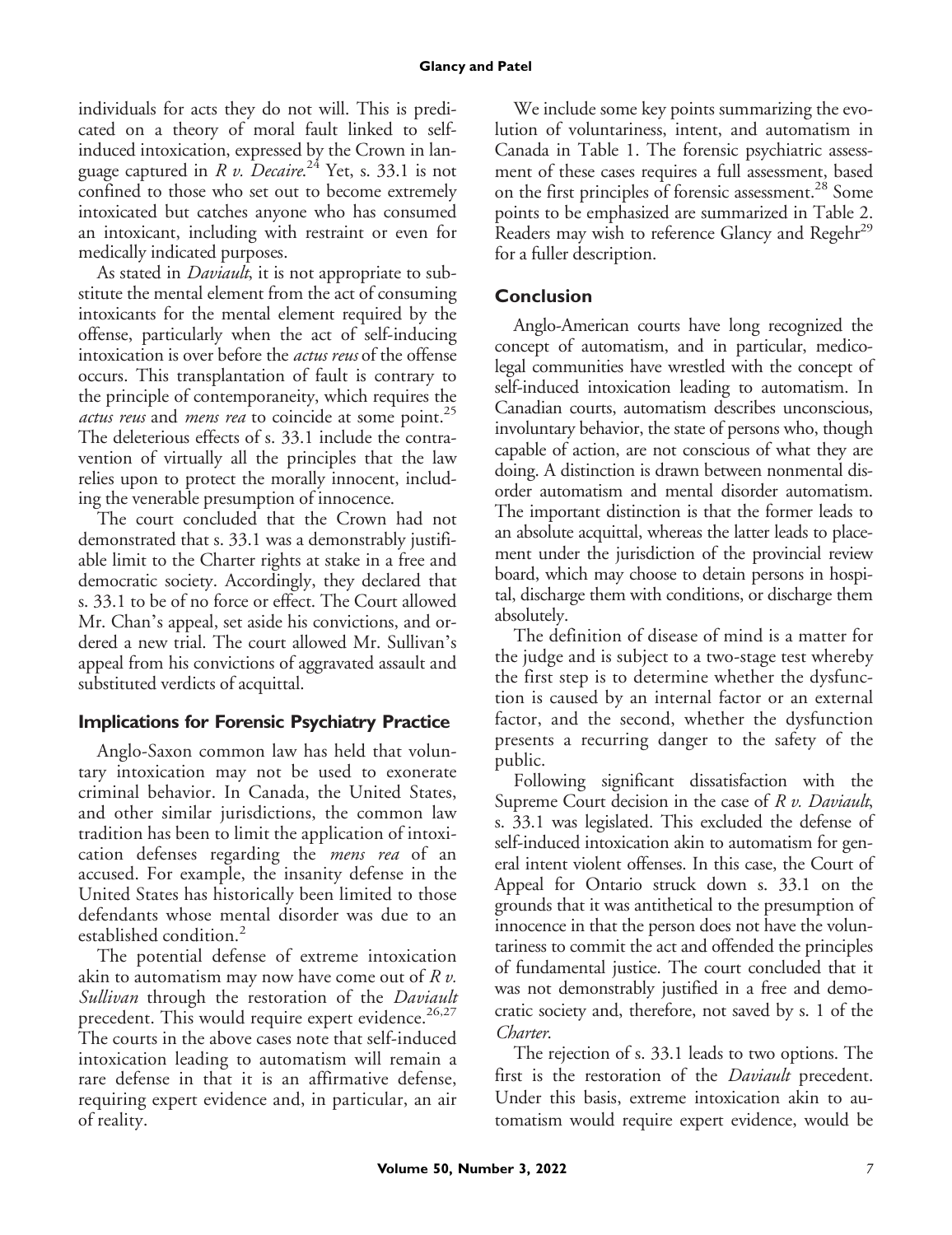#### **A New Look at Automatism in** *R v. Sullivan*

| Table 1 |  |  |  | Summary of Key Points Regarding Voluntariness, Intent, and Automatism in Canadian Law |  |
|---------|--|--|--|---------------------------------------------------------------------------------------|--|
|---------|--|--|--|---------------------------------------------------------------------------------------|--|

| Legal Source and Topics                                 | <b>Key Points</b>                                                                                                                                                                                                                                                                                                                                         |  |  |
|---------------------------------------------------------|-----------------------------------------------------------------------------------------------------------------------------------------------------------------------------------------------------------------------------------------------------------------------------------------------------------------------------------------------------------|--|--|
| R v. Rabey (1980)                                       |                                                                                                                                                                                                                                                                                                                                                           |  |  |
| Definition of automatism                                | Unconscious, involuntary behavior<br>The state of a person who is not conscious of what he is doing                                                                                                                                                                                                                                                       |  |  |
| Insane automatism                                       | Malfunctioning of the mind arising from a cause internal to the accused, e.g., psychological makeup,<br>emotional makeup, organic pathology                                                                                                                                                                                                               |  |  |
| Non-insane automatism                                   | Transient effect caused by an external factor, e.g. a blow to the head, exposure to toxic fumes                                                                                                                                                                                                                                                           |  |  |
| <i>R v. Parks</i> (1992)<br>Insane automatism           | Is a disease of the mind<br>Positive finding results in an NCR-MD                                                                                                                                                                                                                                                                                         |  |  |
| Non-insane automatism                                   | Is not a disease of the mind<br>Positive finding results in acquittal                                                                                                                                                                                                                                                                                     |  |  |
| Burden of proof                                         | Evidence supporting that the condition exists resides with the defense<br>Evidence supporting that voluntariness was present at the time of the offense resides with the Crown                                                                                                                                                                            |  |  |
| $R v.$ Daviault (1994)<br>Self-induced intoxication     | The Leary Rule; mens rea of a general intent offense cannot be negated by self-induced intoxication,<br>offends the presumption of innocence under the Charter<br>Wrongful intention to become dangerously drunk cannot substitute for the intention to commit a crime<br>of sexual assault<br>Automatism may apply in rare cases of extreme intoxication |  |  |
| Bill C-72/s. 33.1 (1995)<br>Voluntary intoxication      | Self-intoxication is excluded as a defense for general intent in offenses related to bodily integrity                                                                                                                                                                                                                                                     |  |  |
| R v. Stone (1999)<br>Two-step process for determination | First step is to determine existence of automatism (that the accused acted in an involuntary manner)<br>Second step is to determine whether the involuntariness is due to a mental disorder or non-mental<br>disorder automatism                                                                                                                          |  |  |
| Factors for consideration                               | Involuntariness<br>Presence of psychiatric illness<br>Severity of triggering stimulus<br>Corroborating evidence of bystanders<br>Corroborating medical history of automatistic-like dissociative states<br>Evidence of motive for the crime<br>Whether the alleged trigger of violence is also the victim                                                 |  |  |
| Burden of proof                                         | The law presumes that people act voluntarily<br>The burden of proof in regarding involuntariness resides with the defense                                                                                                                                                                                                                                 |  |  |
| s. 33.1 (1995)<br>Voluntary intoxication                | Self-intoxication is excluded as a defense for general intent in offenses related to bodily integrity                                                                                                                                                                                                                                                     |  |  |
| $R v.$ Sullivan (2020)<br><b>Extreme</b> intoxication   | Extreme intoxication is akin to automatism                                                                                                                                                                                                                                                                                                                |  |  |
| s. 33.1 struck down                                     | Struck down because:                                                                                                                                                                                                                                                                                                                                      |  |  |
|                                                         | Breach of the principle of voluntariness of an act<br>Impinges upon presumption of innocence<br>Does not reach minimum standard of penal neglience<br>Not a reasonable limit as can be justified in society                                                                                                                                               |  |  |

 $\sqrt{\frac{(2\text{Adapted from Glancy and Regehr<sup>29</sup>)}{\text{Adapted from Glancy and Regehr<sup>29</sup>)}}}$ 

under a reverse onus, and would continue to be difficult to access. The second is for Parliament to review alternatives to s. 33.1 and consider making it a crime to commit a prohibited act while drunk (or otherwise intoxicated). This was also supported by the Law Reform Commission of Canada.<sup>11</sup>

It should be noted that an appeal has been made against this decision to the Supreme Court. The decision by the Court of Appeal for Ontario will help clarify the expected next steps. In the cases discussed above, competent judges and courts of appeal at the provincial level have made such well-reasoned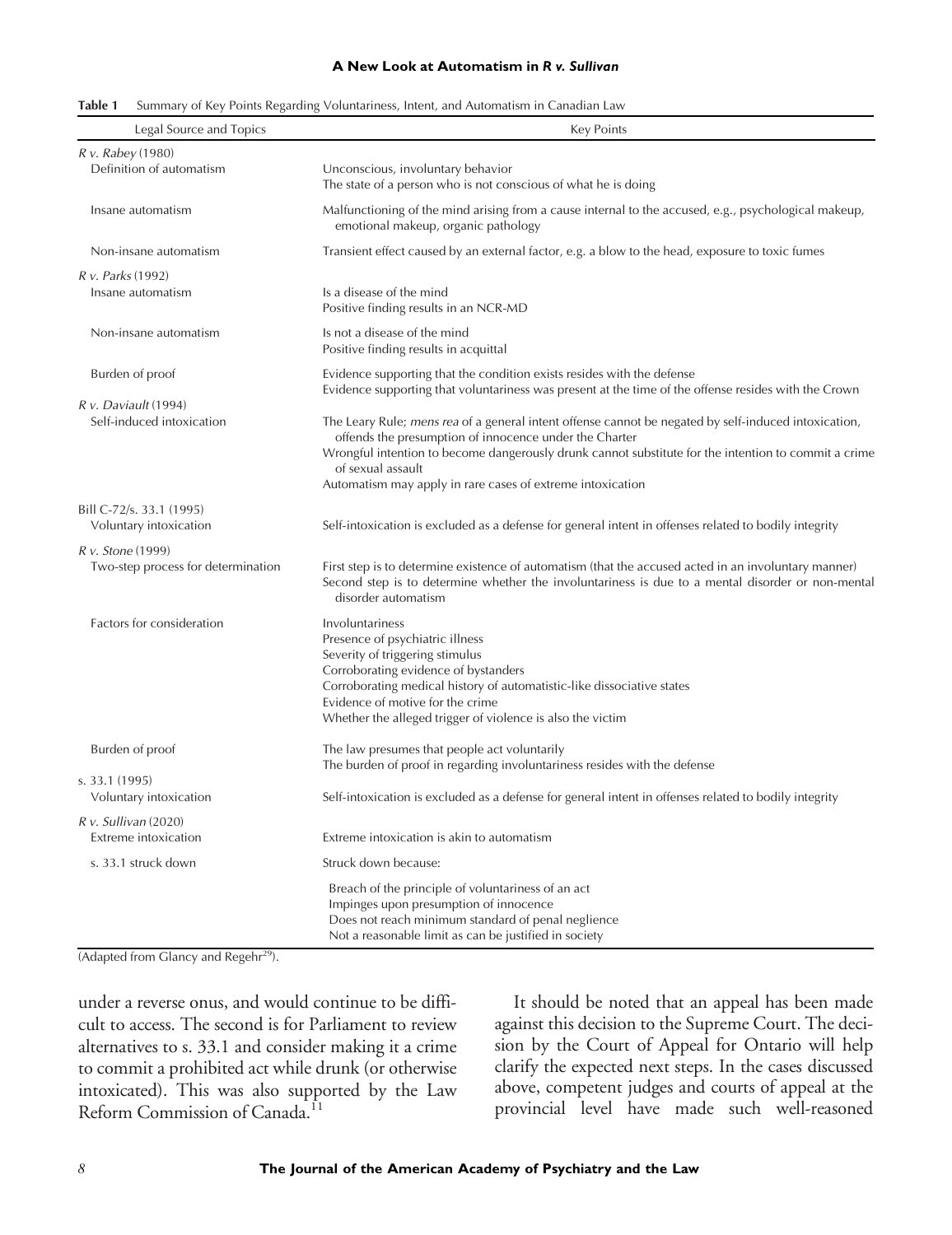| Table 2<br>Forensic Assessment of Automatism |
|----------------------------------------------|
|----------------------------------------------|

| Areas of Assessment                                                          | <b>Elements to Assess</b>                                                                                                                                                                                                                           |  |
|------------------------------------------------------------------------------|-----------------------------------------------------------------------------------------------------------------------------------------------------------------------------------------------------------------------------------------------------|--|
| Presence of automatistic state                                               | Corroborating witnesses<br>Corroborating history of dissociative states<br>Consideration of possible malingering                                                                                                                                    |  |
| Nature of the automatistic state (disease of the mind?)                      | Presence of psychiatric illness<br>Presence of medical illness<br>Presence of sleep disorder<br>Effects of alcohol/drugs<br>Medical and psychiatric history<br>Family history<br>Laboratory results                                                 |  |
| Precipitant or trigger                                                       | Severity of the triggering event<br>Source (did the eventual victim trigger the event?)<br>Context (accused's interpretation of the trigger)                                                                                                        |  |
| Priming or vulnerability factors                                             | Substance use<br>Life stressors<br>Sleep deprivation                                                                                                                                                                                                |  |
| Amnesia                                                                      | Presence and duration<br>Cause: organic, functional, alcohol blackout, conscious attempt to distort<br>Incomprehension and possible horror on return to awareness                                                                                   |  |
| Motive                                                                       | Possible gains<br>Link between the victim and the trigger                                                                                                                                                                                           |  |
| Specific concerns in sleep-related violence                                  | History of sleepwalking or other parasomnias<br>Evidence the individual was asleep prior to the offense<br>Duration of sleep<br>Concurrent factors (fatigue, drugs, alcohol)<br>Source of arousal (touch, noise)<br>Proximity of offense to arousal |  |
| Specific concerns in severe intoxication and substance-<br>induced psychosis | No independent psychotic disorder                                                                                                                                                                                                                   |  |
|                                                                              | Symptoms did not precede substance use<br>Symptoms do not persist after the cessation of acute withdrawal or severe intoxication<br>Disturbance does not occur exclusively during the course of a delirium                                          |  |
| Risk of recurrence                                                           | Unique nature of the trigger<br>Treatment for disorder leading to automatism                                                                                                                                                                        |  |

(Adapted from Glancy and Regehr<sup>29</sup>).

judgments that it will be hard for the Supreme Court to reverse this decision.

#### **References**

- 1. R. v. Sullivan, ONCA 333 (2020)
- 2. Watts J. Updating toxic psychosis into 21st-century Canadian: Bouchard-Lebrun v. R. J Am Acad Psychiatry Law. 2013 Sep; 41 (3):374–81
- 3. Bourget D. Forensic considerations of substance-induced psychosis. J Am Acad Psychiatry Law. 2013 Jun; 41(2):168–73
- 4. Hearn JK, Reiff T, McBride AB, et al. Caffeine-induced psychosis and a review of statutory approaches to involuntary intoxication. J Am Acad Psychiatry Law. 2020 Sep; 48(3):376–83
- 5. McKenna BJ. Automatism: A complete yet imperfect defense. Mil L Rev. 2019; 227:46–66
- 6. Mellsop G, Choi W, Every-Palmer S, et al. Drug driven psychoses and legal responsibility or insanity in six Western pacific nations. Int'l J L & Psychiatry. 2016; 47:68–73
- 7. Bratty v. Attorney-General for Northern Ireland, UKHL 3 (1961)
- 8. Arboleda-Flórez J. On automatism. Curr Opin Psychiatr. 2002; 15:569–76
- 9. R. v. Rabey, 1 S.C.R. 513 (1980)
- 10. R. v. Parks, 2 S.C.R. 871 (1992)
- 11. Glancy G, Bradford J. Canadian landmark case: Regina v. Swain: translating M'Naughton into twentieth century Canadian. J Am Acad Psychiatry Law. 1999 Jun; 27(2):301–7
- 12. Glancy GD, Bradford JM, Fedak L. A comparison of R. v. Stone with R. v. Parks: two cases of automatism. J Am Acad Psychiatry Law. 2002 Dec; 30(4):541–7
- 13. R. v. Stone, 2 S.C.R. 290 (1999)
- 14. R. v. Daviault, 3 S.C.R. 63 (1994)
- 15. R. v. Leary, 1 S.C.R. 29 (1978)
- 16. R. v B.(S.J.), ABCA 143 (2002)
- 17. R. v. George, S.C.R. 871 (1960)
- 18. R. v. Daley, S.C.C. 53 (2007)
- 19. Law Reform Commission of Canada. Recodifying Criminal Law. 1986; 66:529–550